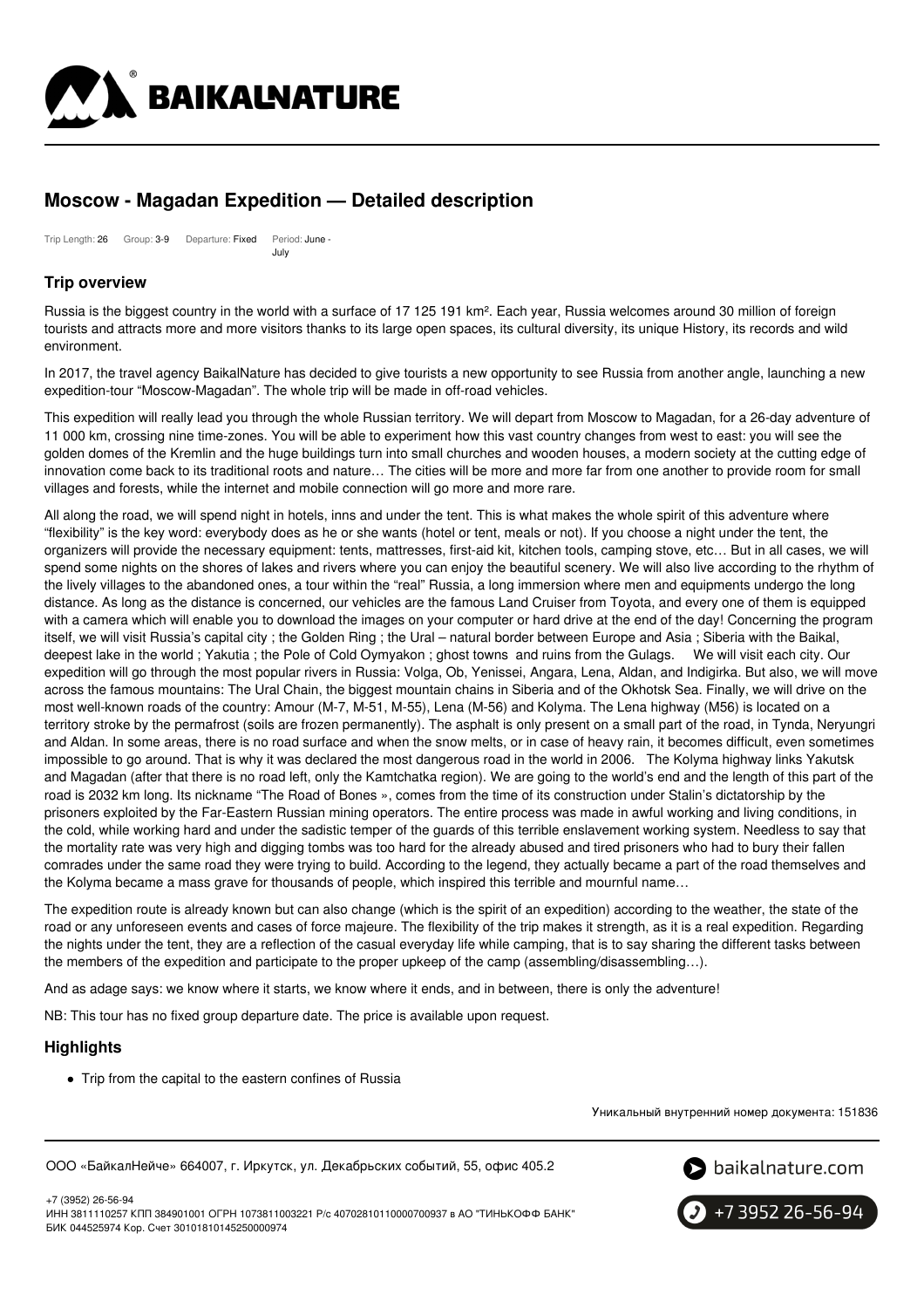

- Visit of "Gold ring of Russia"
- Discovery of the Baikal, the deepest lake on Earth
- Visits of ghost-towns
- Meeting with the first Russian folks
- Visit of GULAGs
- Trip through the permafrost and the Road of Bones
- Visit of the biggests Russian cities
- Crossing the border between Europe and Asia

### **Tour type**

EXPEDITIONNATURE

### **Difficulty**

Moderate - 3-5 hours of physical activity daily

### **Comfort**

Basic — most of nights in tents or rooms with shared WC, some nights in comfortable rooms.

### **Program**

### **Day 1 — Aquaintance with Russian capital**

- 11:00 Transfer Airport Hotel
- 12:00 Accommodation in the hotel
- 13:00 Lunch (Not included)
- 14:00 Free time
- 19:00 Dinner
	- Overnight in rthe hotel

### **Day 2 — Cities of the Golden Ring of Russia**

- 09:00 Breakfast in the hotel
- 10:00 Departure for Sergiyev Posad
- 13:00 Lunch (Not included)
- 14:00 Departure to Pereslavl-Zalessky
- 16:00 Departure to Suzdal
- 19:00 Dinner (Not included) Overnight in the hotel

### **Day 3 — Kazan - capital of Tatarstan**

- 08:00 Breakfast
- 09:00 Departure to Kazan
- 13:00 Lunch on the way (Not included)
- 18:00 Arrival and accommodation in the hotel
- 19:00 Dinner (Not included) Overnight in the hotel

Уникальный внутренний номер документа: 151836

ООО «БайкалНейче» 664007, г. Иркутск, ул. Декабрьских событий, 55, офис 405.2



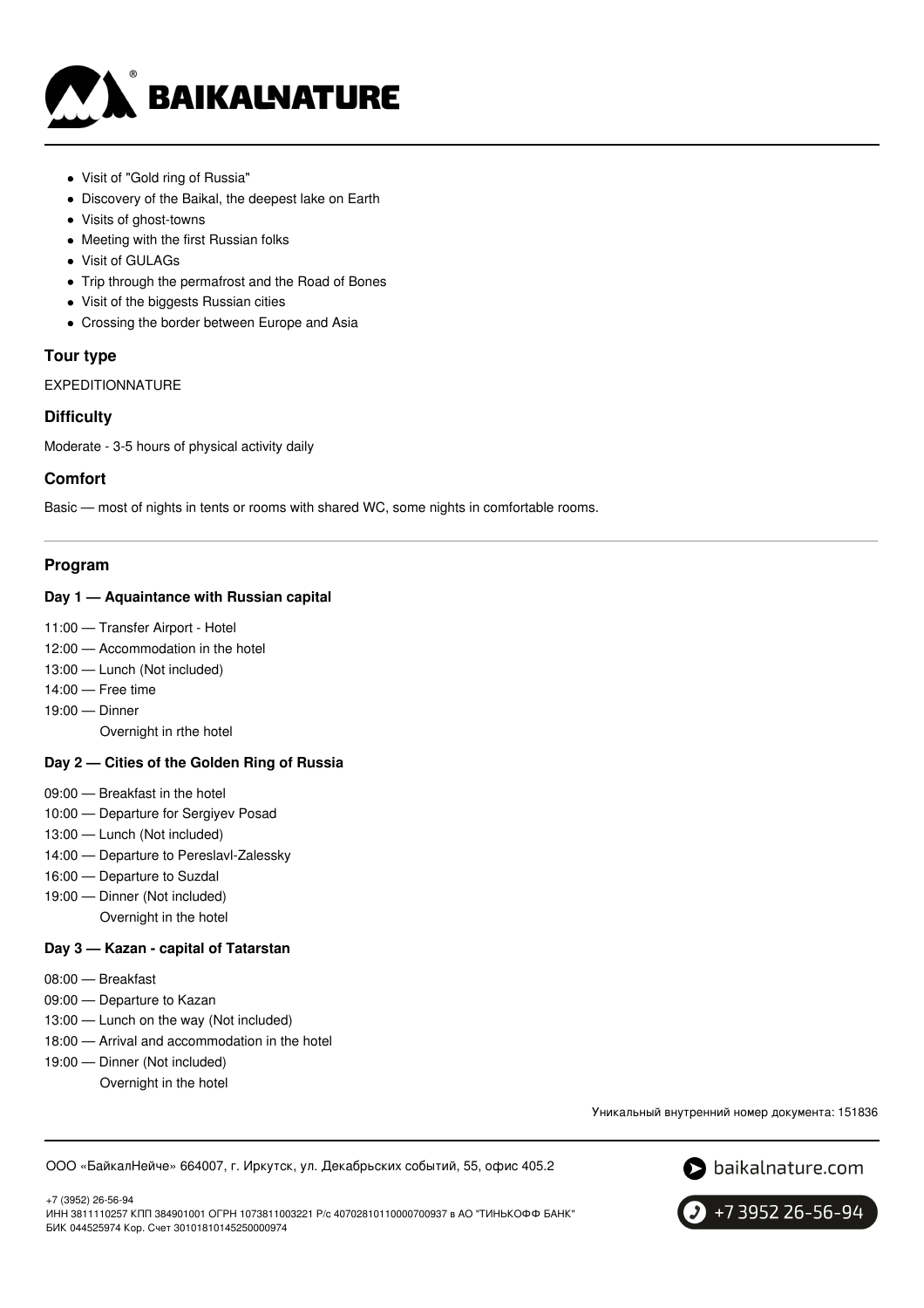

### **Day 4 — Aquaintance with Kazan**

### 09:00 — Breakfast in the hotel

- 10:00 Kazan city-tour
- 13:00 Lunch (Not included)
- 14:00 Departure to Yekaterinburg
- 19:00 Dinner

Overnight in the hotel

### **Day 5 — Arrival to Yekaterinburg**

- 10:00 Continuation of the trip towards Yekaterinburg
- 13:00 Lunch on the way (Not included)
- 16:00 Arrival and accommodation in the hotel
- 19:00 Dinner (Not included)
	- Overnight in the hotel

### **Day 6 — Border between Europe and Asia**

- 09:00 Breakfast in the hotel
- 10:00 City-tour to Yekaterinburg city-centre
- 12:00 Lunch (Not included)
- 15:00 Departure to Omsk
- 17:30 Overnight stop in the Yalutorovsk city Overnight

### **Day 7 — Arrival to Omsk**

- 10:00 Continuation of the journey to Omsk
- 17:00 Arrival to Omsk
- 19:00 Dinner (Not included) Overnight in the hotel

### **Day 8 — Aquaintance with the city**

- 09:00 Breakfast in the hotel
- 10:00 Visit of Omsk city centre
- 12:00 Lunch (Not included)
- 13:00 Departure to Novosibirsk
- 19:00 Dinner (Not included)
- 20:00 Arrival and accommodation in the hotel Overnight in the hotel

#### **Day 9 — The biggest city of Siberia**

- 09:00 Breakfast
- 10:00 Novosibirsk city-tour
- 12:00 Lunch (Not included)
- 14:00 Departure to Krasnoyarsk
- 19:00 Dinner (Not included)

Уникальный внутренний номер документа: 151836

ООО «БайкалНейче» 664007, г. Иркутск, ул. Декабрьских событий, 55, офис 405.2



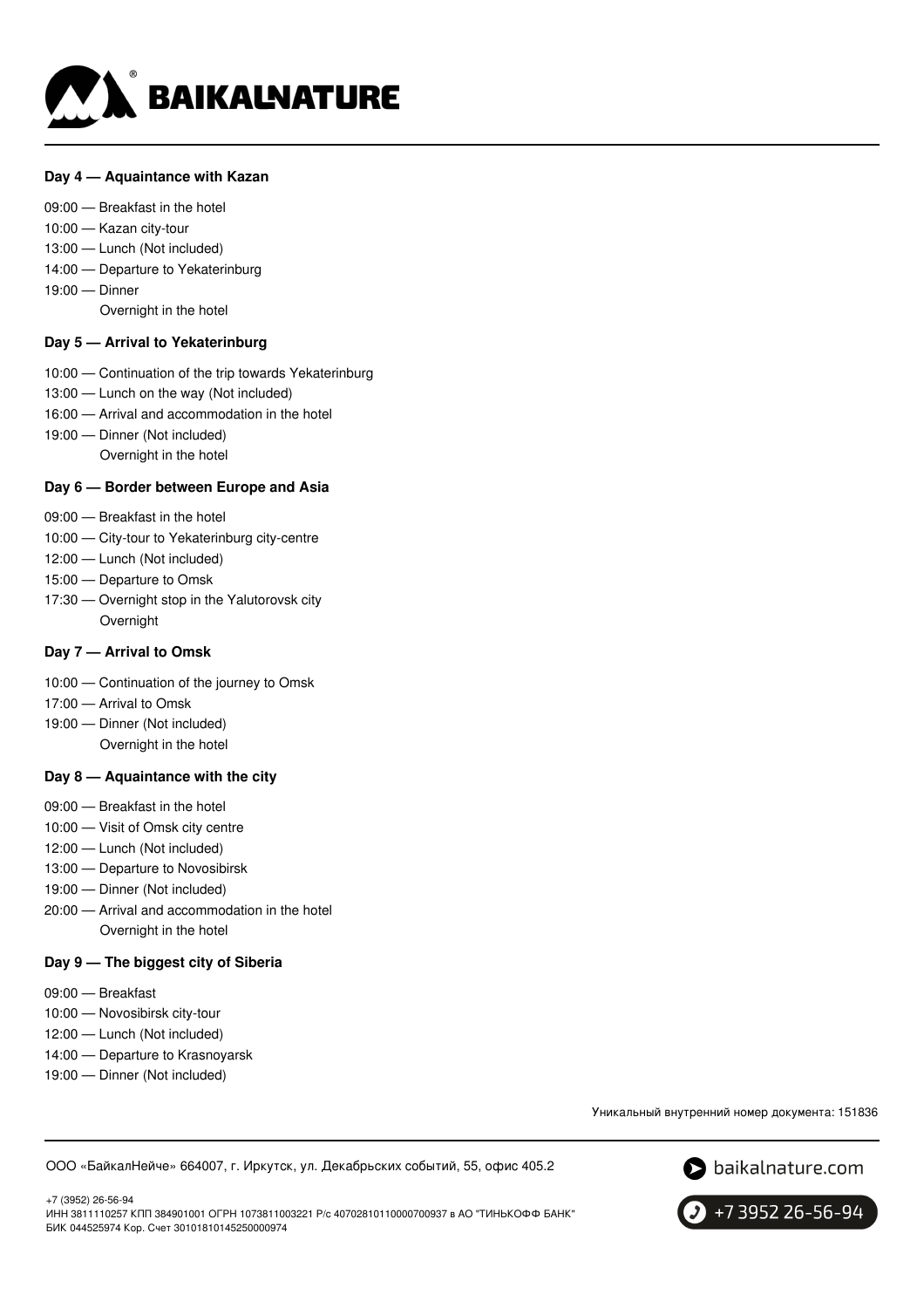

### 21:00 — Arrival to Krasnoyarsk Overnight in the hotel

## **Day 10 — Aquaintance with Krasnoyarsk**

- 09:00 Breakfast
- 10:00 Krasnoyarsk city-tour
- 12:00 Lunch (Not included)
- 13:00 Departure to Irkutsk
- 19:00 Dinner (Not included)
	- Overnight in the hotel

### **Day 11 — Road to Irkutsk**

#### $10:00 -$

- 13:00 Lunch in the cafe on road (Not included)
- 17:00 Arrival to Irkutsk
- 19:00 Dinner (Not included)
	- Overnight in the hotel

Hotels: Accommodation in the hotel Angara, Twin standard room Comfort: Comfortable accommodation, WC and bath / shower in room

### **Day 12 — Acquaintance with the Baikal lake**

- 09:00 Breakfast in the hotel
- 10:00 Irkutsk city tour
- 13:00 Lunch (Not included)
- 14:00 Departure to Ulan-Ude
- 17:00 Arrival to the Vydrino village
- 19:00 Dinner (Not included) Overnight in the tent

#### **Day 13 — Buryats' culture**

- 09:00 Free time
- 12:00 Lunch (Not included)
- 13:00 Departure to Ulan-Ude
- 18:00 Arrival and accommodation in the hotel
- 19:00 Dinner (Not included) Overnight in the hotel

### **Day 14 — Village of Old Believers**

- 09:00 Breakfast
- 10:00 Departure for Chita
- 13:00 Lunch (Not included)
- 14:00 Continuation of the road towards Chita
- 18:00 Stop near the village Naryn-Talacha
- 19:00 Dinner (Not included)
	- Overnight in the tent

Уникальный внутренний номер документа: 151836

ООО «БайкалНейче» 664007, г. Иркутск, ул. Декабрьских событий, 55, офис 405.2





+7 3952 26-56-94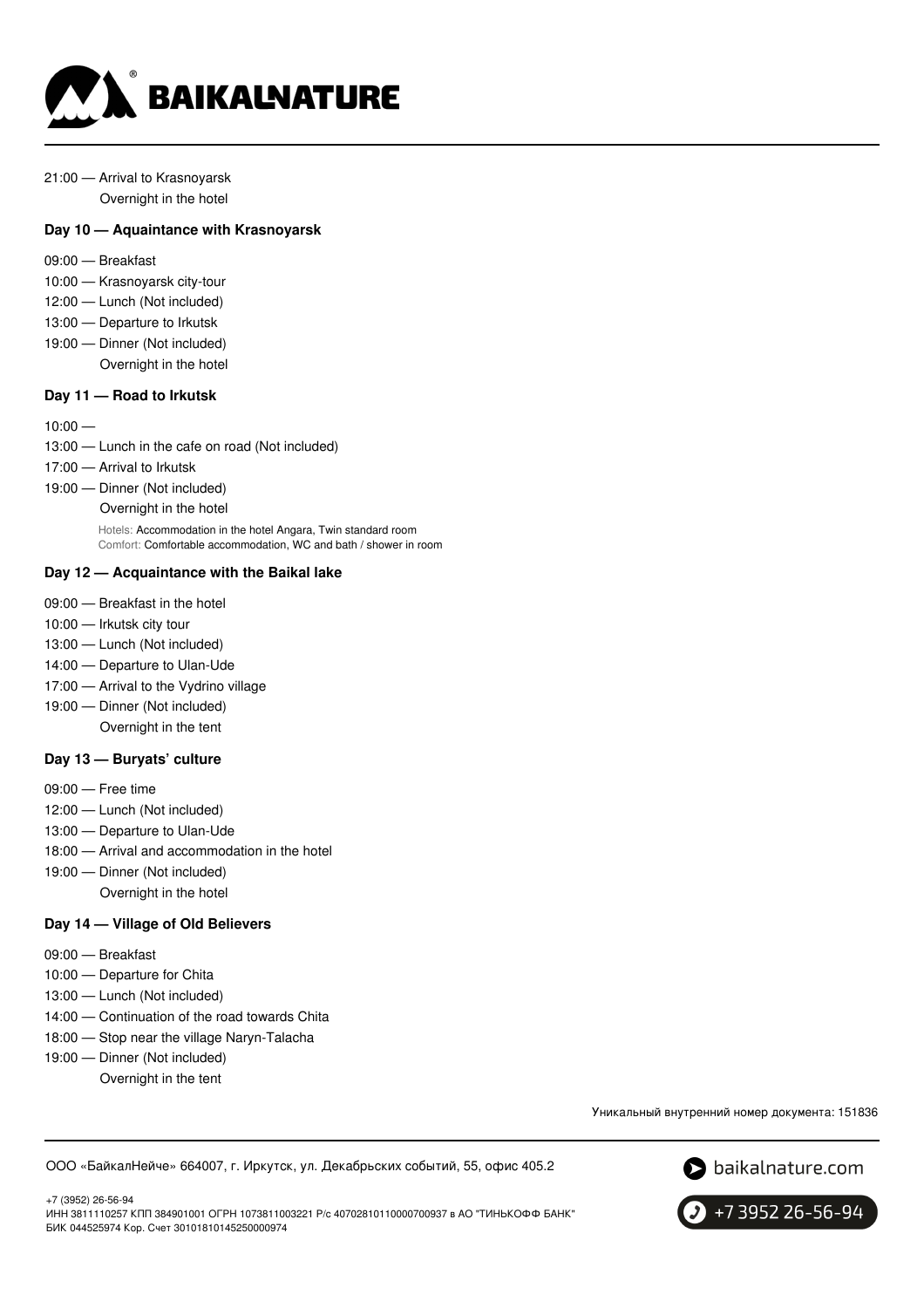

### **Day 15 — Country of the permafrost**

#### 10:00 — Departure to Skovorodino

- 19:00 Dinner (Not included)
- 20:00 Arrival to Skovorodino
	- Overnight in the tent

### **Day 16 — Day on the road**

- 10:00 Departure from Skovorodino to Aldan
- 13:00 Lunch on the way (Not included)
- 19:00 Dinner (Not included)
- 20:00 Arrival to Aldan city Overnight in the tent

### **Day 17 — Departure to Yakutsk**

- 09:00 Starting the road
- 17:00 Arrival to Yakustk
- 19:00 Dinner (Not included) Overnight in the hotel

### **Day 18 — Acquaintance with Yakutsk**

- 09:00 Breakfast in the hotel
- 10:00 City tour
- 13:00 Lunch (Not included)
- 14:00 Excursions to the museums
- 19:00 Dinner (Not included) Overnight in the hotel

#### **Day 19 — Kolyma road**

- 09:00 Breakfast in the hotel
- 10:00 Starting of the road
- 13:00 Lunch
- 15:00 Continuation of the road Night under the tent

### **Day 20 — Next destination - Tomtor**

- 08:00 Breakfast
- 09:00 Starting of the passage
- 13:00 Lunch (Not included)
- 19:00 Arrival to Tomtor
- 19:00 Dinner (Not included) Night under the tent

### **Day 21 — Pole of Cold and Ghost town Kadykchan**

09:00 — Excursion to Oymyakon

Уникальный внутренний номер документа: 151836

ООО «БайкалНейче» 664007, г. Иркутск, ул. Декабрьских событий, 55, офис 405.2



+7 (3952) 26-56-94 ИНН 3811110257 КПП 384901001 ОГРН 1073811003221 Р/с 40702810110000700937 в АО "ТИНЬКОФФ БАНК" БИК 044525974 Кор. Счет 30101810145250000974

+7 3952 26-56-94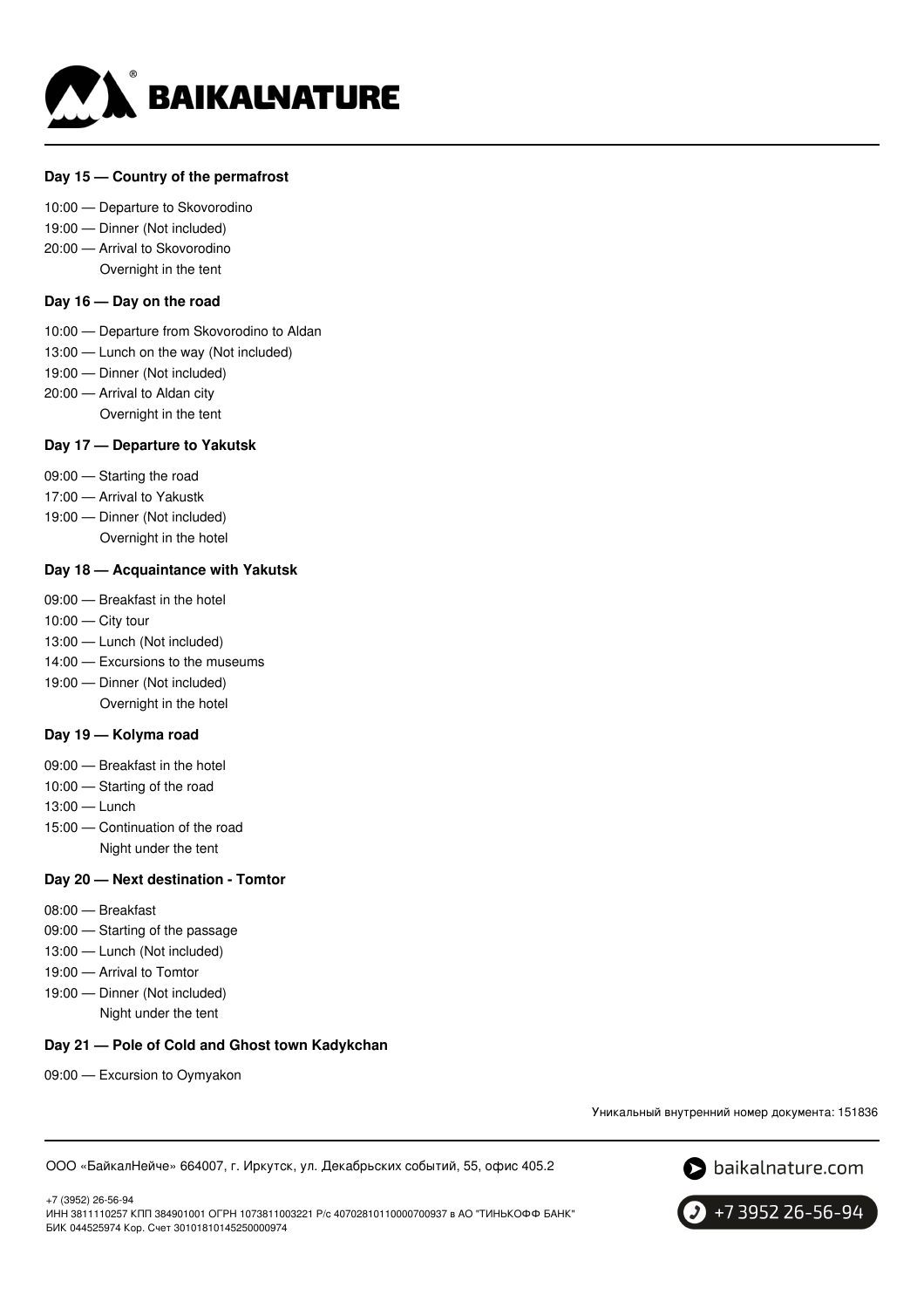

- 13:00 Lunch (Not included)
- 15:00 Visit of the town of Kadyktchan Night under the tent

### **Day 22 — Reserved day**

- 09:00 Free time
- 15:00 Visit of the Jack London lake Night under the tent

### **Day 23 — Departure to the Sinegorye village**

- 10:00 Starting the road
- 15:00 Arrival to Sinegorye Night under the tent

### **Day 24 — Way to Magadan**

- 09:00 Visit of the hydroelectric dam of the Kolyma
- 11:00 Departure to Magadan
- 18:00 Arrival to Magadan
- 19:00 Dinner (Not included)

Overnight in the hotel

Hotels: Accommodation in the Magadan hotel, Twin standard room Comfort: Comfortable accommodation, WC and bath / shower in room

#### **Day 25 — Acquaintance with Magadan**

- 09:00 Breakfast
- 11:00 Magadan city-tour
- 13:00 Lunch (Not included)
- 14:00 Continuation of the excursion
- 19:00 Farewell dinner

Overnight in the hotel

Hotels: Accommodation in the Magadan hotel

#### **Day 26 — End of the programme**

- 09:00 Breakfast
- 11:00 Transfer o the airport

### **Departures**

|                                           | <b>Start</b><br>End | Basic price per person |
|-------------------------------------------|---------------------|------------------------|
| 06.06.2021<br>01.07.2021<br>729300.00 RUB |                     |                        |

### **Note**

The price given is for a group of 3 people (for one car) Total number of vehicles: 2 to 4. If there are less than 3 persons in the car, the price of the expedition will be recalculated. The accommodation in a hotel room is booked for the following cities: Moscow, Suzdal, Kazan, Yekaterinburg, Omsk, Novosibirsk, Krasnoyarsk, Irkutsk, Ulan-Ude, Yakutsk (2 nights), Magadan. For the other nights, the accommodation

Уникальный внутренний номер документа: 151836

ООО «БайкалНейче» 664007, г. Иркутск, ул. Декабрьских событий, 55, офис 405.2



+7 (3952) 26-56-94 ИНН 3811110257 КПП 384901001 ОГРН 1073811003221 Р/с 40702810110000700937 в АО "ТИНЬКОФФ БАНК" БИК 044525974 Кор. Счет 30101810145250000974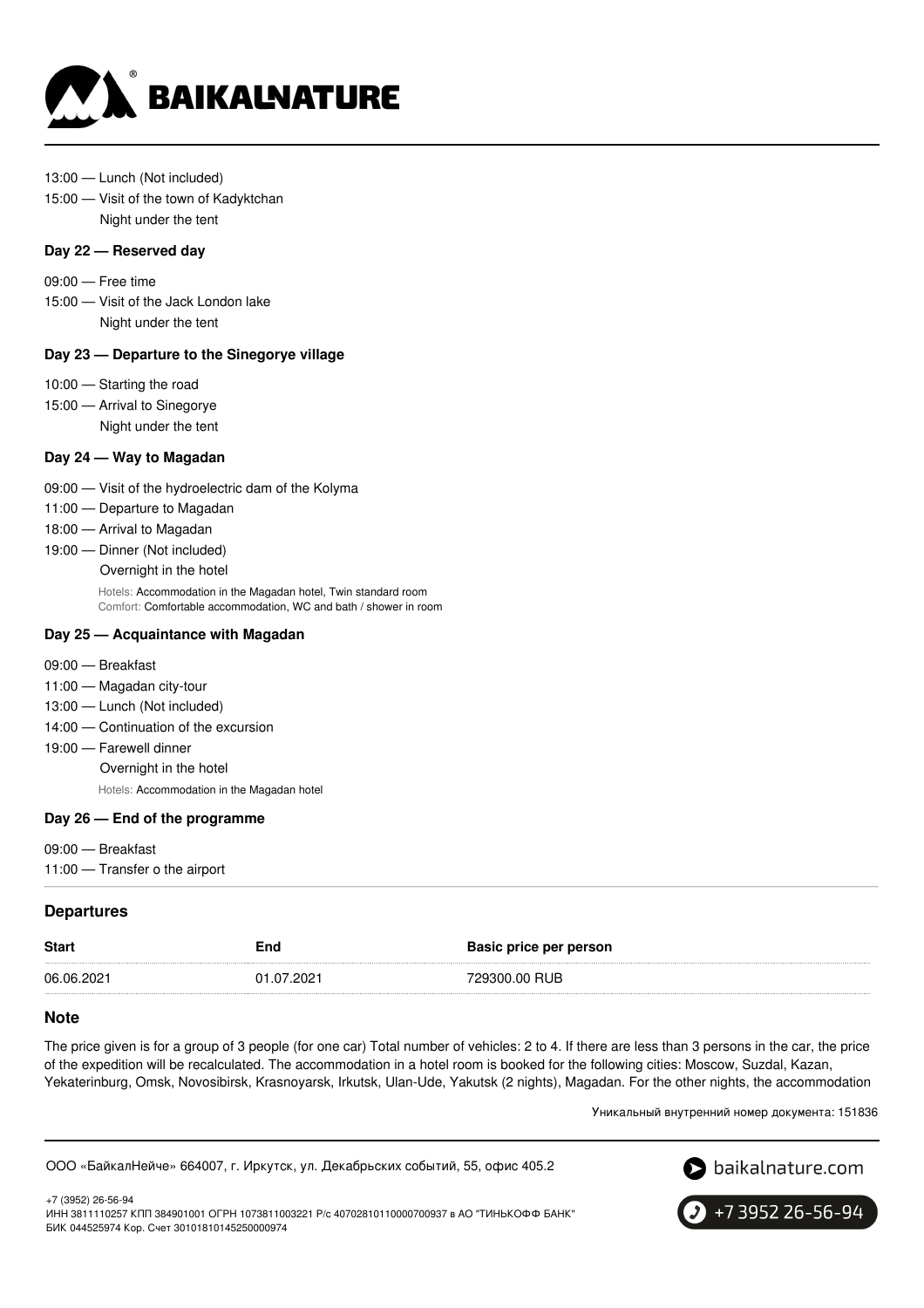

will be negotiated between the members of the group, either under the tent (no extra charges), either in a hotel along the road (extra charges on spot). Meals included: breakfasts in the hotels (see the involved cities above), diners for the first (Moscow) and the last day (Magadan). All the other meals will be negotiated with the group members once on spot (additional charges). The itinerary of the expedition can be changed according to the road or weather conditions as well as unforeseen events.

# **What's included**

**Price includes**

- English-speaking guide
- Accommodation as per itinerary
- Transport as per itinerary
- Medical insurance
- Excursions and visits as per itinerary
- Tent rental
- Transfer from airport / railway station on first day
- Transfer to airport / railway station on last day
- Letter of invitation
- Camping outfit rental

# **Checklist & Equipment**

**Price does not include**

- Personal expenses and tips
- Visa fees and travel insurance
- Optional activities
- Sleeping bag rental
- Airline tickets

We recommend you to pack all your stuff in two bags: a small backpack and a large travelling bag.

SMALL BACKPACK: will be useful for carrying your personal belongings during the day (camera, film, personal medication, bottled water, etc.) You will also use it as hand luggage during air travel for all your heavy (to lighten the travel bag in the luggage compartment), fragile (camera, etc.) and necessary (toilet bag, etc.) things.

BIG BACKPACK: must contain the rest of your stuff. It will be in the luggage compartment during the flight. You will bring it during some days of the trekking.

### **Recommended checklist**

**Sunglasses** Large 60 litres backpack Trekking socks Long sleeve shirts or sweatshirts Important travel documents: Passport and visa, original or electronic airplane tickets (with a sets of photocopies kept separately), bank card Charger and spare battery for camera/phone Photo / video camera

### **Visa**

You need a tourist visa to travel to Russia. It can be issued for a maximum period of 30 days. Your passport has to be valid for at least six months after the expiry date of your visa and to have at least two blank pages.

BaikalNature offers visa support and has created "BaikalNature letter of invitation" package. If you buy a BaikalNature tour, this package is absolutely free; when you buy any other BaikalNature service, you will have to pay for this package. For more information please conact your nearest Russian Embassy or Visa Application Center.

### **Money**

The Russian currency is ruble. In all cities and many large villages of Russia, you can easily withdraw rubles, using a Visa or MasterCard, from ATMs, located in banks, department stores or hotel lobbies, some of them are open 24 hours a day. If you have euros or dollars with

Уникальный внутренний номер документа: 151836

ООО «БайкалНейче» 664007, г. Иркутск, ул. Декабрьских событий, 55, офис 405.2